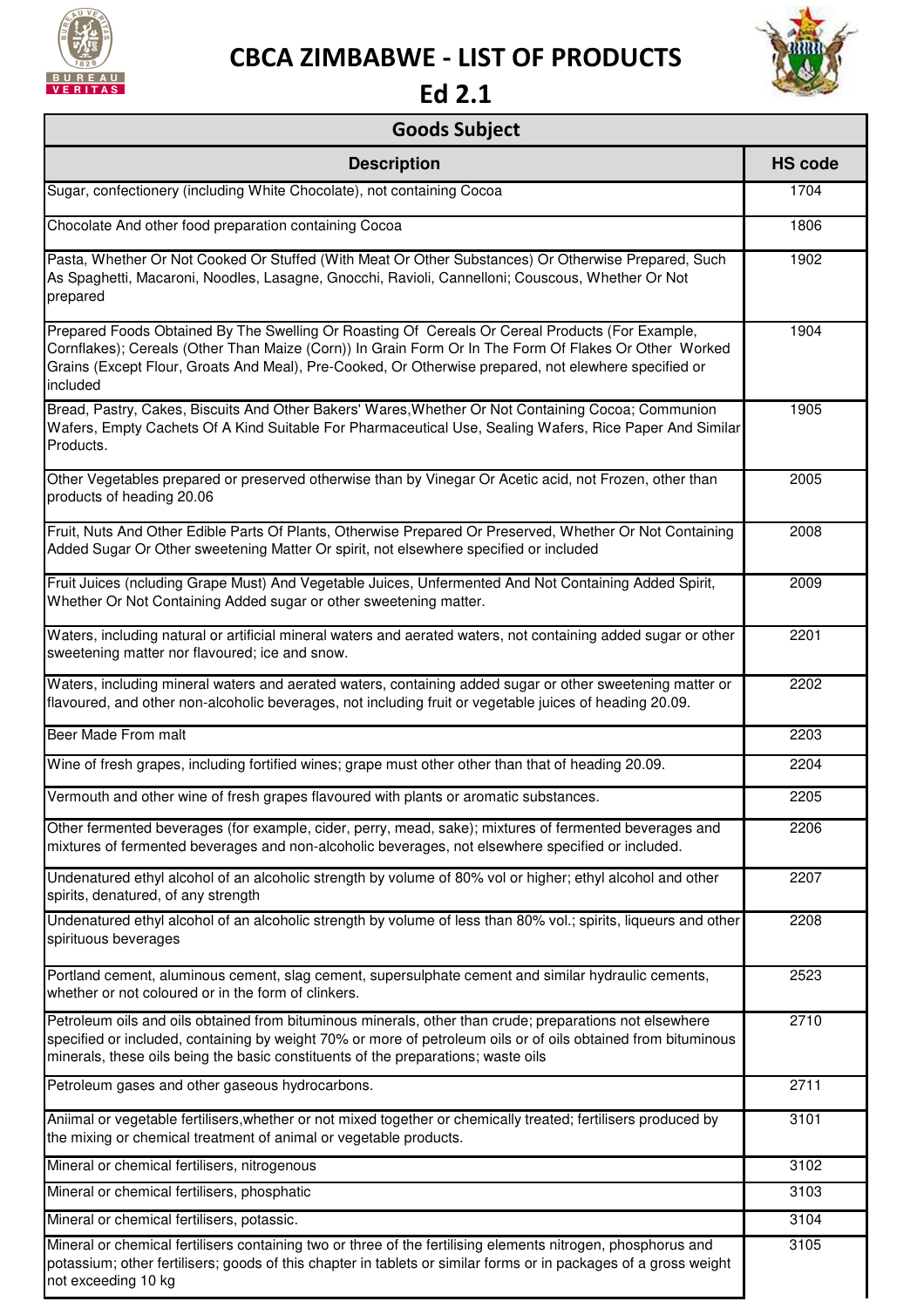| <b>Goods Subject</b>                                                                                                                                                                                                                                                                                                                                                                                                                                                                     |                |
|------------------------------------------------------------------------------------------------------------------------------------------------------------------------------------------------------------------------------------------------------------------------------------------------------------------------------------------------------------------------------------------------------------------------------------------------------------------------------------------|----------------|
| <b>Description</b>                                                                                                                                                                                                                                                                                                                                                                                                                                                                       | <b>HS code</b> |
| Perfumes And Toilet Waters.                                                                                                                                                                                                                                                                                                                                                                                                                                                              | 3303           |
| Beauty or make-up preparations and preparations for the care of the skin (other than medicaments),<br>including sunscreen or sun tan preparations; manicure or pedicure preparations.                                                                                                                                                                                                                                                                                                    | 3304           |
| Preparations For Use On The hair                                                                                                                                                                                                                                                                                                                                                                                                                                                         | 3305           |
| Pre-shave, shaving or after-shave preparations, personal deodorants, bath preparations, depilatories and<br>other perfumery, cosmetic or toilet preparations, not elsewhere specified or included; prepared room<br>deodorisers, whether or not perfumed or having disinfectant properties.                                                                                                                                                                                              | 3307           |
| Soap; organic surface-active products and preparations for use as soap, in the form of bars, cakes, moulded<br>pieces or shapes, whether or not containing soap; organic surface -active products and preparations for<br>washing the skin, in the form of liquid or cream and put up for retail sale, whether or not containing soap;<br>paper, wadding, felt and non-wovens, impregnated, coated or covered with soap or detergent.                                                    | 3401           |
| Organic surface-active agents (other than soap); surface-active preparations, washing preparations<br>(including auxilliary washing preparations) and cleaning preparations, whether or not containing soap, other<br>than those of heading 34.01                                                                                                                                                                                                                                        | 3402           |
| Lubricating preparations (including cutting- oil preparations, bolt or nut release preparations, anti-rust or anti-<br>corrosion preparations and mould release preparations, based on lubricants) and preparations of a kind used<br>for the oil or grease treatment of textile materials, leather, furskins or other materials, but excluding<br>preparations containing, as basic constituents, 70% or more by weight of petroleum oils or oils obtained from<br>bituminous minerals. | 3403           |
| Candles, Tapers And the like                                                                                                                                                                                                                                                                                                                                                                                                                                                             | 3406           |
| Insecticides, rodenticides, fungicides, herbicides, anti-sprouting products and plant-growth regulators,                                                                                                                                                                                                                                                                                                                                                                                 | 3808           |
| Tubes, pipes and hoses, and fittings therefor (for example, joints, elbows, flanges), of plastics                                                                                                                                                                                                                                                                                                                                                                                        | 3917           |
| Self-adhesive plates, sheets, film, foil, tape, strip and other flat shapes, of plastics, whether or not in rolls                                                                                                                                                                                                                                                                                                                                                                        | 3919           |
| Baths, shower-baths, sinks, wash-basins, bidets, lavatory pans, seats and covers, flushing cisterns and<br>similar sanitary ware, of plastics.                                                                                                                                                                                                                                                                                                                                           | 3922           |
| Other articles of plastics and articles of other materials of headings 39.01 to 39.14.                                                                                                                                                                                                                                                                                                                                                                                                   | 3926           |
| Tubes, pipes and hoses, of vulcanised rubber other than hard rubber, with or without their fittings (for<br>example, joints, elbows, flanges).                                                                                                                                                                                                                                                                                                                                           | 4009           |
| Conveyor or transmission belts or belting, of vulcanised rubber                                                                                                                                                                                                                                                                                                                                                                                                                          | 4010           |
| New Pneumatic Tyres of rubber                                                                                                                                                                                                                                                                                                                                                                                                                                                            | 4011           |
| Retreaded or used pneumatic tyres of rubber; solid or cushion tyres, tyre treads and tyre flaps, of rubber.                                                                                                                                                                                                                                                                                                                                                                              | 4012           |
| Articles of apparel and clothing accessories (including gloves, mittens and mitts), for all purposes, of<br>vulcanised rubber other than hard rubber.                                                                                                                                                                                                                                                                                                                                    | 4015           |
| Other articles of vulcanised rubber other than hard rubber                                                                                                                                                                                                                                                                                                                                                                                                                               | 4016           |
| Hard rubber (for example, ebonite) in all forms, including waste and scrap; articles of hard rubber.                                                                                                                                                                                                                                                                                                                                                                                     | 4017           |
| Packing cases, boxes, crates, drums and similar packings, of wood; cable-drums of wood; pallets, box pallets<br>and other load boards, of wood; pallet collars of wood.                                                                                                                                                                                                                                                                                                                  | 4415           |
| Articles Of Natural Cork.                                                                                                                                                                                                                                                                                                                                                                                                                                                                | 4503           |
| Plaits and similar products of plaiting materials, whether or not assembled into strips; plaiting materials, plaits<br>and similar products of plaiting materials, bound together in parallel strands or woven, in sheet form, whether<br>or not being finished articles (for example, mats, matting, screens).                                                                                                                                                                          | 4601           |
| Basketwork, wickerwork and other articles, made directly to shape from plaiting materials or made up from<br>goods of heading 46.01; articles of loofah                                                                                                                                                                                                                                                                                                                                  | 4602           |
| Toilet paper and similar paper, cellulose wadding or webs of cellulose fibres, of a kind used for household or<br>sanitary purposes, in rolls of a width not exceeding 36 cm, or cut to size or shape; handkerchiefs, cleansing<br>tissues, towels, tablecloths, serviettes, bed sheets and similar household, sanitary or hospital articles, articles<br>of apparel and clothing accessories, of paper pulp, paper, cellulose wadding or webs of cellulose fibres.                      | 4818           |
| Cartons, boxes, cases, bags and other packing containers, of paper, paperboard, cellulose wadding or webs<br>of cellulose fibres; box files, letter trays, and similar articles, of paper or paperboard of a kind used in offices,<br>shops or the like.                                                                                                                                                                                                                                 | 4819           |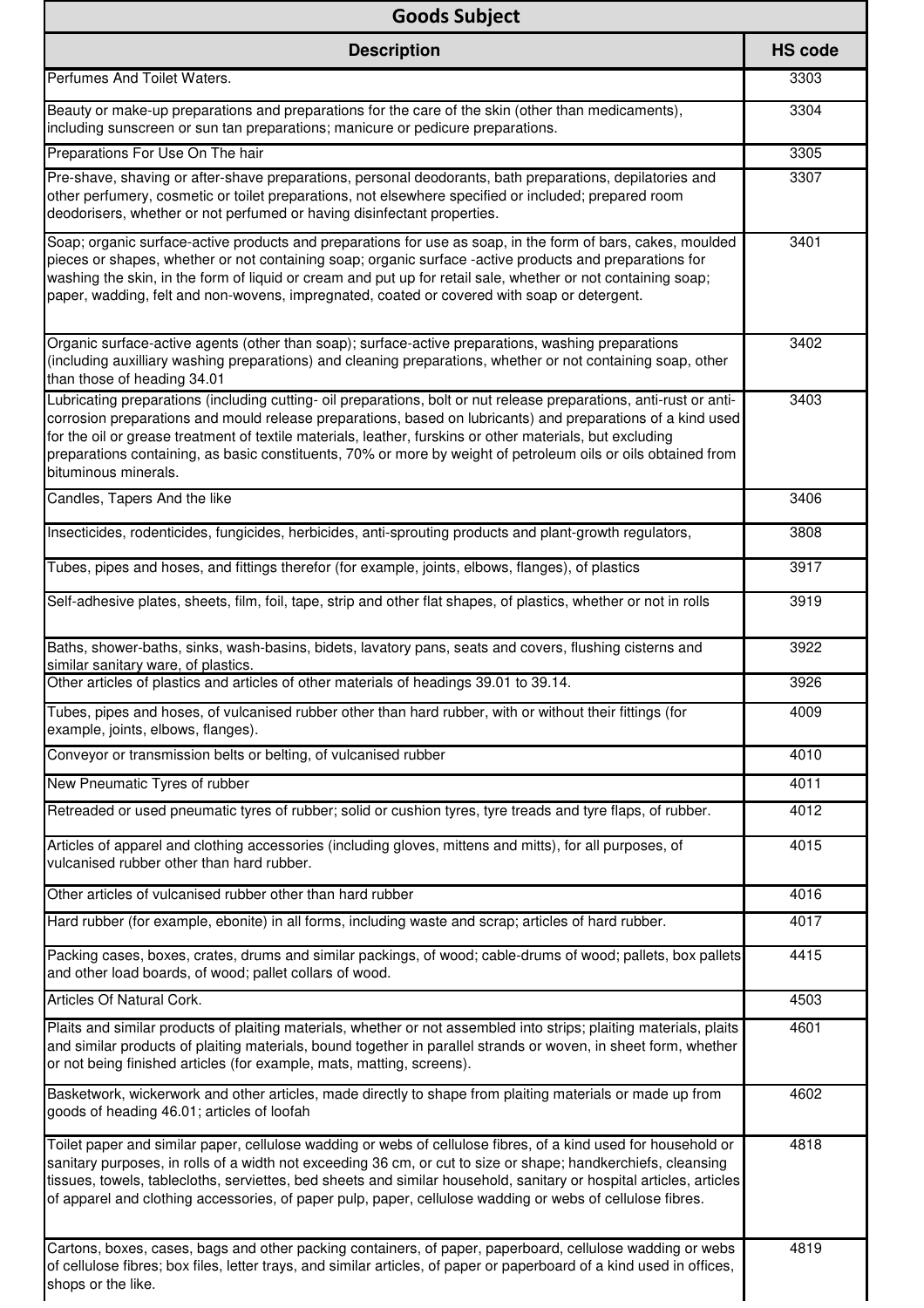| <b>Goods Subject</b>                                                                                                                                                                                     |                |
|----------------------------------------------------------------------------------------------------------------------------------------------------------------------------------------------------------|----------------|
| <b>Description</b>                                                                                                                                                                                       | <b>HS code</b> |
| Bobbins, spools, cops and similar supports of paper pulp, paper or paperboard (whether or not perforated or<br>hardened).                                                                                | 4822           |
| Other paper, paperboard, cellulose wading and webs of cellulose fibres, cut to size or shape; other articles of<br>paper pulp, paper, paperboard, cellulose wadding or webs of cellulose fibres.         | 4823           |
| Wadding of textile materials and articles thereof; textile fibres, not exceeding 5 mm in length (flock), textile<br>dust and mill neps.                                                                  | 5601           |
| Twine, cordage, ropes and cables, whether or not plaited or braided and whether or not impregnated,<br>coated, covered or sheathed with rubber or plastics.                                              | 5607           |
| knotted netting of twine, cordage or rope; made up fishing nets and other made up nets, of textile materials.                                                                                            | 5608           |
| Articles of yarn, strip or the like of heading 54.04 or 54.05, twine, cordage, rope or cables, not elsewhere<br>specified or included.                                                                   | 5609           |
| Carpets and other textile floor coverings, knotted, whether or not made up.                                                                                                                              | 5701           |
| Carpets and other textile floor coverings, woven, not tufted or flocked, whether or not made up, including<br>'kelem", "shumacks", "karamanie" and similar hand-woven rugs.                              | 5702           |
| carpets and other textile floor coverings, tufted, whether or not made up.                                                                                                                               | 5703           |
| Carpets and other textile floor coverings, of felt, not tufted or flocked, whether or not made up.                                                                                                       | 5704           |
| Other carpets and other textile floor coverings, whether or not made up.                                                                                                                                 | 5705           |
| Men's or boys' overcoats, car-coats, capes, cloaks, anoraks, (including ski-jackets), wind- cheaters, wind-<br>jackets and similar articles, knitted or crocheted, other than those of heading 61.03.    | 6101           |
| Women's or girls' overcoats, car-coats, capes, cloaks, anoraks (including ski-jackets), wind-cheaters, wind-<br>jackets and similar articles, knitted or crocheted, other than those of heading 61.04.   | 6102           |
| men's or boys' suits, ensembles, jackets, blazers, trousers, bib and brace overalls, breeches and shorts<br>(other than swimwear), knitted or crocheted.                                                 | 6103           |
| women's or girls' suits, ensembles, jackets, blazers, dresses, skirts, divided skirts, trousers, bib and brace<br>overalls, breeches and shorts (other than swimwear), knitted or crocheted.             | 6104           |
| Men's Or Boys' Shirts, Knitted Or Crocheted.                                                                                                                                                             | 6105           |
| Women's or girls' blouses, shirts and shirt-blouses, knitted or crocheted.                                                                                                                               | 6106           |
| Men's or boys' underpants, briefs, nightshirts, pyjamas, bathrobes, dressing gowns and similar articles,<br>knitted or crocheted                                                                         | 6107           |
| Women's or girls' slips, petticoats, briefs, panties, night dresses, pyjamas, negligees, bathrobes, dressing<br>gowns and similar articles, knitted or                                                   | 6108           |
| T-Shirts, Singlets And Other Vests, Knitted Or Crocheted.                                                                                                                                                | 6109           |
| Jerseys, pullovers, cardigans, waistcoats and similar articles knitted or crocheted                                                                                                                      | 6110           |
| Babies' garments and clothing accessories, knitted or crocheted                                                                                                                                          | 6111           |
| Track suits, ski suits and swimwear, knitted or crocheted.                                                                                                                                               | 6112           |
| Garments, made up of knitted or crocheted fabrics of heading 59.03, 59.06 or 59.07                                                                                                                       | 6113           |
| Other Garments, Knitted Or Crocheted.                                                                                                                                                                    | 6114           |
| Panty hose, tights, stockings, socks and other hosiery, including graduated compression hosiery (for<br>example, stockings for varicose veins) and footwear without applied soles, knitted or crocheted. | 6115           |
| Gloves, Mittens And Mitts, Knitted Or Crocheted.                                                                                                                                                         | 6116           |
| Other made up clothing accessories, knitted or crocheted; knitted or crocheted parts of garments or of<br>clothing accessories.                                                                          | 6117           |
| Men's or boys' overcoats, car-coats, capes, cloaks, anoraks (including ski-jackets), wind - cheaters, wind -<br>jackets and similar articles, other than those of heading 62.03.                         | 6201           |
| Women's or girls' overcoats, car-coats, capes, cloaks, anoraks (including ski-jackets) wind-cheaters, wind-<br>jackets and similar articles, other than those of heading 62.04.                          | 6202           |
| Men's Or Boys' Suits, Ensembles, Jackets, Blazers, Trousers, Bib And Brace Overalls, Breeches And Shorts<br>(Other Than swimwear)                                                                        | 6203           |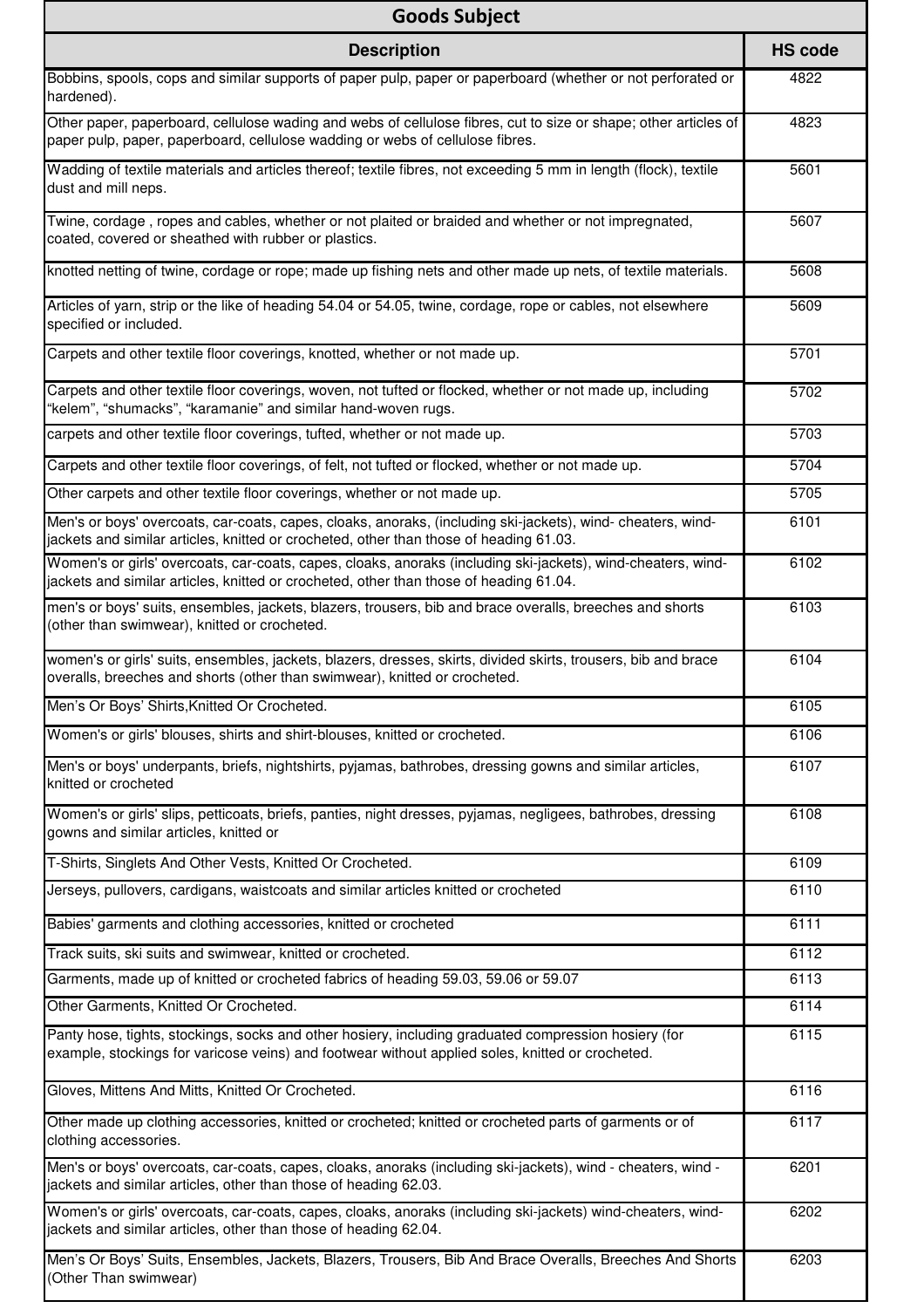| <b>Goods Subject</b>                                                                                                                                                                                                                                                                                  |                |
|-------------------------------------------------------------------------------------------------------------------------------------------------------------------------------------------------------------------------------------------------------------------------------------------------------|----------------|
| <b>Description</b>                                                                                                                                                                                                                                                                                    | <b>HS code</b> |
| Women's or girls' suits, ensembles, jackets, blazers, dresses, skirts, divided skirts, trousers, bib and brace<br>overalls, breeches and shorts (other than swimwear).                                                                                                                                | 6204           |
| Women's Or Girls' Blouses, Shirts And Shirt- Blouses.                                                                                                                                                                                                                                                 | 6206           |
| Men's or boys' singlets and other vests, underpants, briefs, night shirts, pyjamas, bathrobes, dressing gowns<br>and similar articles.                                                                                                                                                                | 6207           |
| Women's or girls' singlets and other vests, slips, petticoats, briefs, panties, night dresses, pyjamas,<br>negligees, bathrobes, dressing gowns and similar articles.                                                                                                                                 | 6208           |
| Babies' Garments And Clothing accessories                                                                                                                                                                                                                                                             | 6209           |
| Garments, Made Up Of Fabrics Of Headings 56.02, 56.03, 59.03, 59.06 or 59.07                                                                                                                                                                                                                          | 6210           |
| Track Suits, Ski Suits And<br>Swimwear; Other Garments                                                                                                                                                                                                                                                | 6211           |
| Brassieres, Girdles, Corsets,<br>Braces, Suspenders, Garters And<br>Similar Articles And Parts<br>Thereof, Whether Or Not                                                                                                                                                                             | 6212           |
| Handkerchiefs.                                                                                                                                                                                                                                                                                        | 6213           |
| Shawls, Scarves, Mufflers,<br>Mantillas, Veils And The Like.                                                                                                                                                                                                                                          | 6214           |
| Ties, Bow Ties And Cravats.                                                                                                                                                                                                                                                                           | 6215           |
| Gloves, Mittens And Mitts                                                                                                                                                                                                                                                                             | 6216           |
| Other Made Up Clothing Accessories; Parts Of Garments, or of clothing accessories                                                                                                                                                                                                                     | 6217           |
| Blankets And Travelling Rugs.                                                                                                                                                                                                                                                                         | 6301           |
| Curtains ( Including Drapes) And<br>Interior Blinds; Curtain Or Bed valances                                                                                                                                                                                                                          | 6303           |
| Sacks And Bags, Of A Kind Used for the packing of goods                                                                                                                                                                                                                                               | 6305           |
| Other Made Up Articles, including dress patterns                                                                                                                                                                                                                                                      | 6307           |
| Waterproof Footwear With Outer Soles AndUppers Of Rubber Or OfPlastics, The Uppers OfWhich Are<br>Neither FixedTo The Sole NorAssembled By Stitching, Riveting, Nailing, Screwing, Plugging OrSimilar<br>Processes.                                                                                   | 6401           |
| Other Footwear With<br><b>Outer Soles And Uppers</b><br>Of Rubber Or Plastics.                                                                                                                                                                                                                        | 6402           |
| <b>Footwear With Outer</b><br>Soles Of Rubber, Plastics,<br>Leather Or Composition<br>Leather And Uppers Of Leather.                                                                                                                                                                                  | 6403           |
| Footwear With Outer Soles Of Rubber, Plastics, Leather Or Composition Leather And Uppers Of Textile<br><b>Materials</b>                                                                                                                                                                               | 6404           |
| Other Foot Wear.                                                                                                                                                                                                                                                                                      | 6405           |
| Friction material and articles thereof (for example, sheets, rolls, strips, segments, discs, washers, pads), not<br>mounted, for brakes, for clutches or the like, with a basis of asbestos, of other mineral substances or of<br>cellulose, whether or not combined with textile or other materials. | 6813           |
| Unglazed Ceramic Flags And Paving, Hearth Or Wall Tiles; Unglazed Whether Or Ceramic Mosaic Cubes<br>And The Like, Not On A Backing                                                                                                                                                                   | 6907           |
| Glazed Ceramic Flags And Paving, Hearth Or Wall Tiles; Glazed Ceramic Mosaic Cubes And The Like,<br>Whether Or Not On A Backing                                                                                                                                                                       | 6908           |
| Ceramic Sinks, Wash Basins, Wash Basin Pedestals, Baths, Bidets, Water Closet Pans, Flushing Cisterns,<br>Urinals And Similar Sanitary Fixtures.                                                                                                                                                      | 6910           |
| Glassware Of A Kind Used For Table, Kitchen, Toilet, Office, Indoor Decoration Or Similar Purposes (Other<br>Than That Of Heading 70.10 Or 70.18).                                                                                                                                                    | 7013           |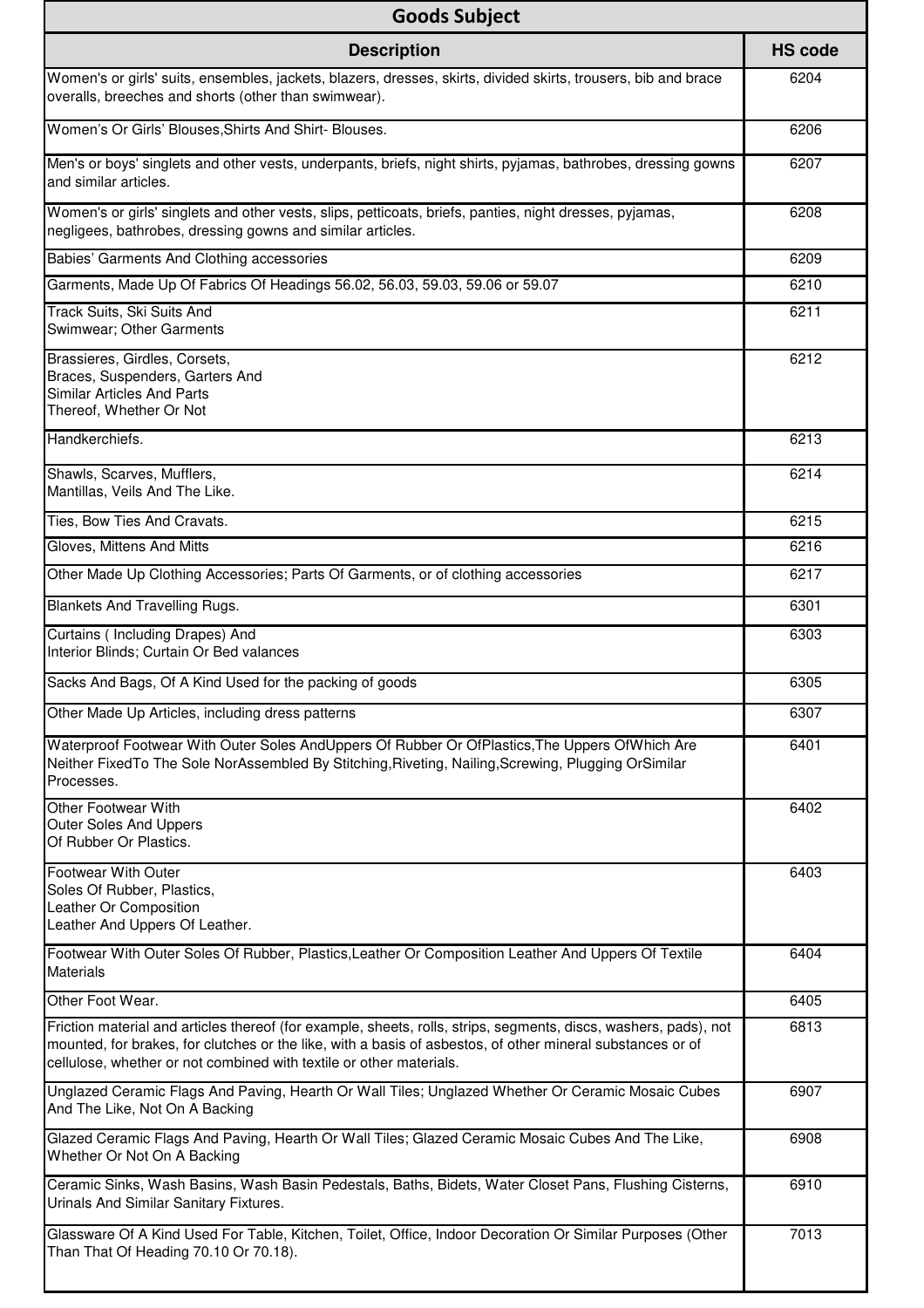| <b>Goods Subject</b>                                                                                                                                                                                                                                                                                                          |                |
|-------------------------------------------------------------------------------------------------------------------------------------------------------------------------------------------------------------------------------------------------------------------------------------------------------------------------------|----------------|
| <b>Description</b>                                                                                                                                                                                                                                                                                                            | <b>HS code</b> |
| Other Bars And Rods Of Iron Or Non-Alloy Steel, Not Further Worked Than Forged, HotRolled, HotDrawn Or<br>HotExtruded, But Including Those Twisted After Rolling.                                                                                                                                                             | 7214           |
| Other Bars And Rods Of Iron Or Non-Alloy Steel.                                                                                                                                                                                                                                                                               | 7215           |
| Tubes, Pipes And Hollow Profiles, Of cast iron                                                                                                                                                                                                                                                                                | 7303           |
| Other Tubes And Pipes (For Example, Welded, Riveted Or Similarly Closed), Having Circular Cross-<br>Sections, The External Diameter Of Which Exceeds 406.4 Mm, Of Iron Or steel                                                                                                                                               | 7305           |
| Prepared For Use In<br>Structures, Of Iron And Steel.                                                                                                                                                                                                                                                                         | 7308           |
| Tanks, Casks, Drums, Cans, Boxes And Similar Containers, For Any Material (Other Than Compressed Or<br>Liquefied Gas), Of Iron Or Steel, Of A Capacity Not Exceeding 300I, Whether Or Not Lined Or HeatInsulated,<br>But Not Fitted With Mechanical Or Thermal equipment                                                      | 7310           |
| Containers for compressed or liquefied gas, of iron or steel                                                                                                                                                                                                                                                                  | 7311           |
| Stoves, Ranges, Grates, Cookers (Including Those With Subsidiary Boilers For Central<br>Heating), Barbecues, Braziers, Gas-Rings, Plate Warmers And Similar Nonelectric Domestic<br>Appliances, And Parts Thereof, Of Iron Or Steel.                                                                                          | 7321           |
| Radiators For Central Heating, Not Electrically Heated, And Parts Thereof, Of Iron Or Steel; Air Heaters And<br>Hot Air Distributors (Including Distributors Which Can Also Distribute Fresh Or Conditioned Air), Not<br>Electrically Heated, Incorporating A Motor-Driven Fan Or Blower, And Parts Thereof, Of Iron Or Steel | 7322           |
| Sanitary Ware And Parts Thereof, Of Iron Or Steel                                                                                                                                                                                                                                                                             | 7324           |
| Copper Foil (Whether Or Not Printed Or Backed With Paper, Paperboard, Plasti Cs Or Similar Backing<br>Materials) Of A Thickness (Excluding Any Backing) Not Exceeding 0.15 Mm.                                                                                                                                                | 7410           |
| Copper Tubes And pipes                                                                                                                                                                                                                                                                                                        | 7411           |
| Copper Tube Or Example, And Sleeves). Other Articles Of Copper.                                                                                                                                                                                                                                                               | 7412           |
| Table, kitchen or other household articles and parts thereof, of copper; pot scourers and scouring or<br>polishing pads, gloves and the like, of copper; sanitary ware and parts thereof, of copper.                                                                                                                          | 7418           |
| Other articles of copper                                                                                                                                                                                                                                                                                                      | 7419           |
| Nickel Tubes, Pipes Fittings (for elbows, sleeves)                                                                                                                                                                                                                                                                            | 7507           |
| Aluminium Tubes And pipes                                                                                                                                                                                                                                                                                                     | 7608           |
| Aluminium Tube Or Pipe Fittings (For Example, Couplings, Elbows, Sleeves                                                                                                                                                                                                                                                      | 7609           |
| Aluminium Casks, Drums, Cans, Boxes And Similar Containers (Including Rigid Or Collapsible Tubular<br>Containers), For Any Material (Other Than Compressed Or Liquefied Gas), Of A Capacity NotExceeding 300<br>L, Whether Or Not Lined Or Heat-Insulated, But Not Fitted With Mechanical Or Thermal Equipment.               | 7612           |
| Table, Kitchen Or Other Household Articles And Parts Thereof, Of Aluminium; Pot Scoured And Scouring Or<br>Polishing Pads, Gloves And The Like, Of Aluminium; Sanitary Ware And Parts Thereof, Of Aluminium.                                                                                                                  | 7615           |
| Other Articles Of Zinc.                                                                                                                                                                                                                                                                                                       | 7907           |
| Other Articles Of Tin                                                                                                                                                                                                                                                                                                         | 8007           |
| Hand-Operated Mechanical Appliances, Weighing 10 Kg Or Less, Used In The Preparation, Conditioning Or<br>Serving Of Food Or Drink.                                                                                                                                                                                            | 8210           |
| Flexible Tubing Of Base Metal, With Or Without Fittings.                                                                                                                                                                                                                                                                      | 8307           |
| Centrifuges, Including Centrifugal Dryers; Filtering Or Purifying Machinery And Apparatus, For Liquids Or<br>Gases.                                                                                                                                                                                                           | 8421           |
| For Applying The Paste To The Base Fabric Or Other Support Used In The Manufacture Of Floor Coverings<br>Such As Linoleum; Machines For Reeling, Unreeling, Folding, Cutting Or Pinking Textile Fabrics                                                                                                                       | 8451           |
| <b>Ball Or Roller bearings</b>                                                                                                                                                                                                                                                                                                | 8482           |
| Gaskets And Similar Joints, Dissimilar In Composition, Put Up In Pouches, Envelopes Or Similar Packings;<br>Mechanical Seals.                                                                                                                                                                                                 | 8484           |
| Electric Motors And generators (excluding generating sets)                                                                                                                                                                                                                                                                    | 8501           |
| Electric Generating Sets And Rotary Converters.                                                                                                                                                                                                                                                                               | 8502           |
| Electrical Transformers, Static Converters (For Example Rectifiers) And inductors                                                                                                                                                                                                                                             | 8504           |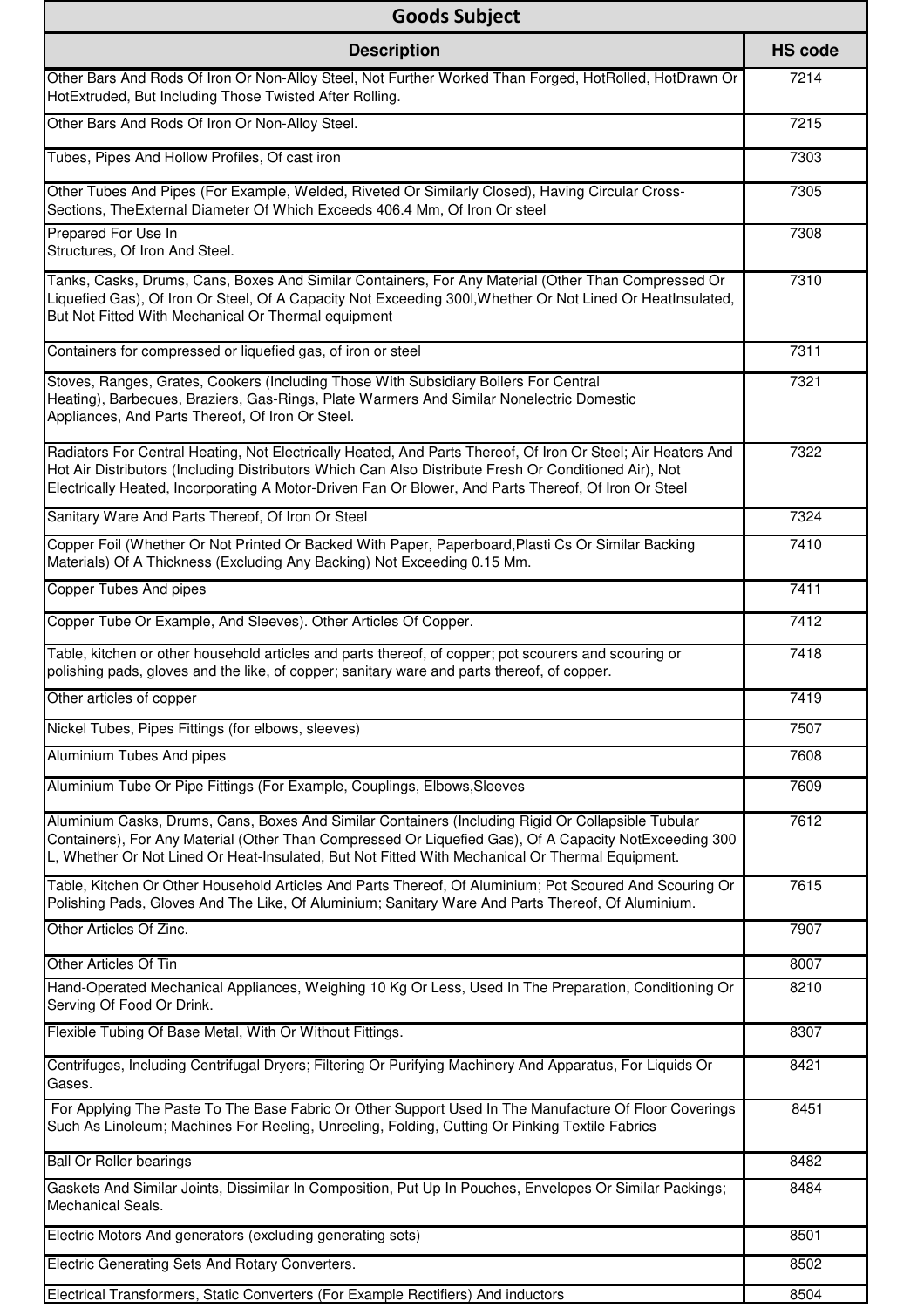| <b>Goods Subject</b>                                                                                                                                                                                                                                                                                                                                                                                                                                                                                                                                                                                                                                                                                               |                |
|--------------------------------------------------------------------------------------------------------------------------------------------------------------------------------------------------------------------------------------------------------------------------------------------------------------------------------------------------------------------------------------------------------------------------------------------------------------------------------------------------------------------------------------------------------------------------------------------------------------------------------------------------------------------------------------------------------------------|----------------|
| <b>Description</b>                                                                                                                                                                                                                                                                                                                                                                                                                                                                                                                                                                                                                                                                                                 | <b>HS code</b> |
| Primary Cells And primary batteries                                                                                                                                                                                                                                                                                                                                                                                                                                                                                                                                                                                                                                                                                | 8506           |
| Electric Accumulators, Including Separators Therefore, Whether Or Not Rectangular (Including Square                                                                                                                                                                                                                                                                                                                                                                                                                                                                                                                                                                                                                | 8507           |
| <b>Vacuum Cleaners</b>                                                                                                                                                                                                                                                                                                                                                                                                                                                                                                                                                                                                                                                                                             | 8508           |
| Electro-Mechanical Domestic Appliances With Self-Contained Electric Motor, Other Than Vacuum Cleaners<br>Of Heading 85.08                                                                                                                                                                                                                                                                                                                                                                                                                                                                                                                                                                                          | 8509           |
| Shavers, Hair Clippers And Hair Removing Appliances, With Self-Contained Electric Motor.                                                                                                                                                                                                                                                                                                                                                                                                                                                                                                                                                                                                                           | 8510           |
| Electrical Lighting Or Signalling Equipment (Excluding Articles Of Heading 85.39), Windscreen Wipers<br>Defrosters And Demisters, Of A Kind Used For Cycles Or Motor Vehicles.                                                                                                                                                                                                                                                                                                                                                                                                                                                                                                                                     | 8512           |
| Portable Electric Lamps Designed To Function By Their Own Source Of Energy (For Example Dry Batteries,<br>Accumulators, Magnetos), Other Than Lighting Equipment Of Heading 85.12                                                                                                                                                                                                                                                                                                                                                                                                                                                                                                                                  | 8513           |
| Electric Instantaneous Or Storage Water Heaters And Immersion Heaters; Electric Space Heating Apparatus<br>And Soil Heating Apparatus; Electro-Thermic Hairdressing Apparatus (For Example Hair Dryers, Hair<br>Curlers, Curling Tong Heaters) And Hand Dryers; Electric Smoothing Irons; Other Electro-Thermic<br>Appliances Of Domestic Purposes; Electric Heating Resistors, Other Than Those Of Heading 85.45.                                                                                                                                                                                                                                                                                                 | 8516           |
| Telephone Sets, Including Telephones For Cellular Networks Or For Other Wireless Networks; Other<br>Apparatus For The Transmission Or Reception Ofvoice, Images Or Other Data, Including Apparatus For<br>Communication In A Wired Or Wireless Network (Such As A Local Or Wide Area Network), Other Than<br>Transmission Or Reception Apparatus Of Heading 84.43, 85.25,85.27                                                                                                                                                                                                                                                                                                                                     | 8517           |
| Monitors And Projectors, Not 'Incorporating Television Reception Apparatus; Reception Apparatus For<br>Television, Whether Or Not Incorporating Radiobroadcast Receivers Or Sound Or Video Recording Or<br><b>Reproducing Apparatus</b>                                                                                                                                                                                                                                                                                                                                                                                                                                                                            | 8528           |
| Electrical Apparatus For Switching Or Protecting Electrical Circuits, Or For Making Connections To Or In<br>Electrical Circuits (For Example, Switches, Relays, Fuses, Surge Suppressors, Plugs, Sockets, LampHolders<br>And Other Connectors, Junction Boxes), For A Voltage Not Exceeding 1000 Volts; Connectors For Optical<br>Fibres, Optical Fibre Bundles Or Cables                                                                                                                                                                                                                                                                                                                                          | 8536           |
| Electric Filament Or Discharge Lamps, Including Sealed Beam Lamp Units And Ultraviolet Or Infra-Red<br>Lamps; Arc Lamps.                                                                                                                                                                                                                                                                                                                                                                                                                                                                                                                                                                                           | 8539           |
| Diodes, transistors and similar semi conductor devices; photosensitive semi-conductor devices, including,<br>photo-voltaic cells whether or not assembled in modules or made up into panels; light-emitting diodes (led);<br>mounted piezo-electric crystals.                                                                                                                                                                                                                                                                                                                                                                                                                                                      | 8541           |
| Insulated (Including Enamelled Or Anodised) Wire, Cable (Including Co-Axial Cable) And Other Insulated<br>Electric Conductors, Whether Or Not Fitted With Connectors; Optical Fibre Cables, Made Up Of Individually<br>Sheathed Fibres Whether Or Not Assembled With Electric Conductors Or Fitted With Connectors.                                                                                                                                                                                                                                                                                                                                                                                                | 8544           |
| Electrical Insulators Of Any Material                                                                                                                                                                                                                                                                                                                                                                                                                                                                                                                                                                                                                                                                              | 8546           |
| Insulating Fittings For Electrical Machines, Appliances Or Equipment, Being Fittings Wholly Of Insulating<br>Material Apart From Any Minor Components Of Metal (For Example, Threaded Sockets), Incorporated During<br>Moulding Solely For Purposes Of Assembly, Other Than Insulators Of Heading 85.46; Electrical Conduit<br>Tubing And Joints Therefor, Of Base Metal Lined With Insulating Material. Insulating Material Apart From Any<br>Minor Components Of Metal (For Example, Threaded Sockets), Incorporated During Moulding Solely For<br>Purposes Of Assembly, Other Than Insulators Of Heading 85.46; Electrical Conduit Tubing And Joints<br>Therefor, Of Base Metal Lined With Insulating Material. | 8547           |
| Motor Vehicles For The Transport Of Ten Or More Persons, Including The Driver.                                                                                                                                                                                                                                                                                                                                                                                                                                                                                                                                                                                                                                     | 8702           |
| Motor Cars And Other Motor Vehicles Principally Designed For The Transport Of Persons (Other Than Those<br>Of Heading 87. 02) Including Station Wagons And Racing Cars.                                                                                                                                                                                                                                                                                                                                                                                                                                                                                                                                            | 8703           |
| Chassis Fitted With Engines, For The Motor Vehicles Of Headings 87.01 To 87.05.                                                                                                                                                                                                                                                                                                                                                                                                                                                                                                                                                                                                                                    | 8706           |
| Parts And Accessories Of The Motor Vehicles Of Headings 87.01 To 87.05.                                                                                                                                                                                                                                                                                                                                                                                                                                                                                                                                                                                                                                            | 8708           |
| Trailers and semi-trailers; other vehicles, not mechanically propelled; parts thereof.                                                                                                                                                                                                                                                                                                                                                                                                                                                                                                                                                                                                                             | 8716           |
| Spectacles, goggles and the like, corrective, protective or other.                                                                                                                                                                                                                                                                                                                                                                                                                                                                                                                                                                                                                                                 | 9004           |
| Other breathing appliances and gas masks, excluding protective masks having neither mechanical parts nor<br>replaceable filters.                                                                                                                                                                                                                                                                                                                                                                                                                                                                                                                                                                                   | 9020           |